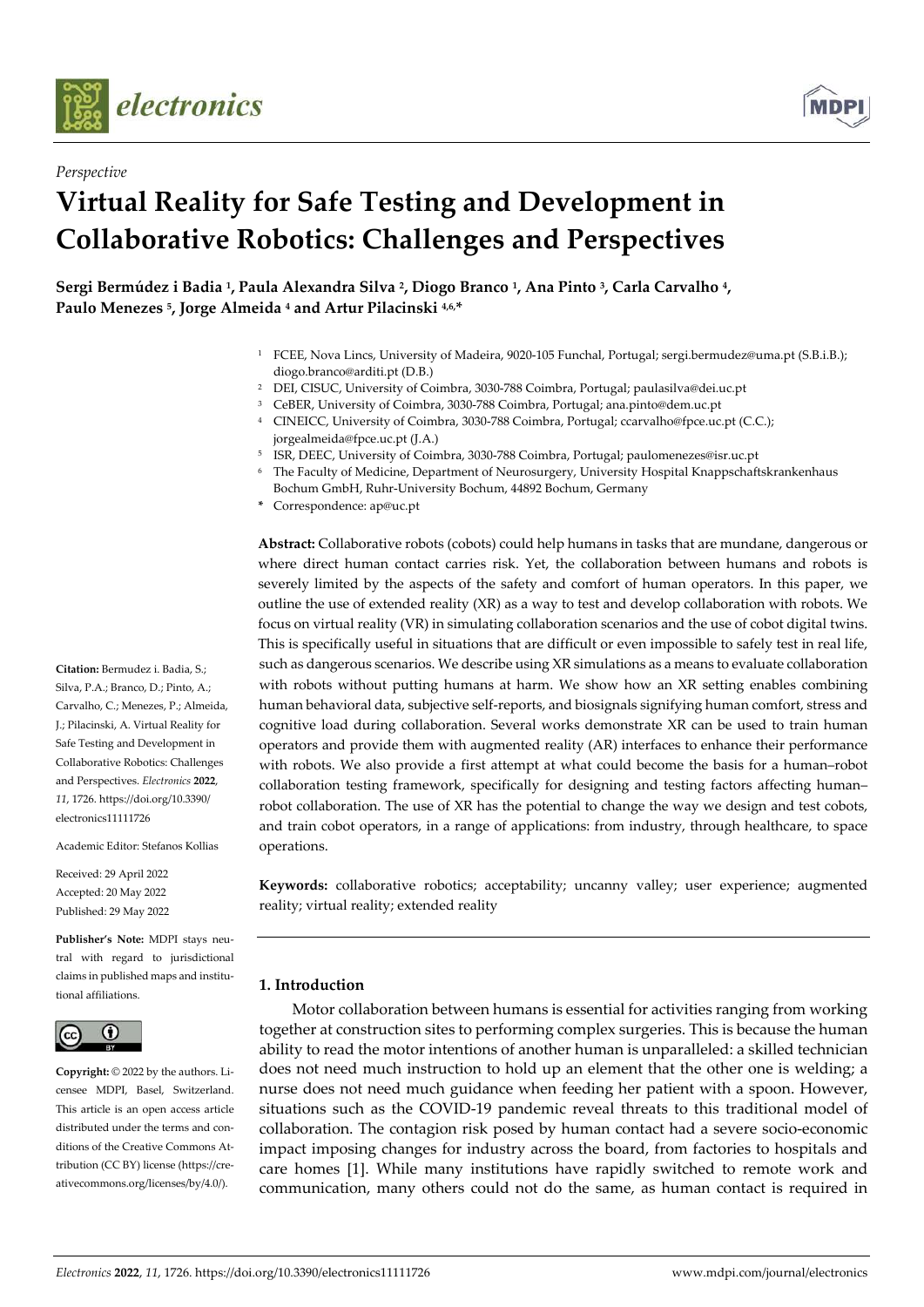many industries. In situations of severe risk, such as a pandemic, human activities could be at least partially replaced by robots, thereby reducing contagion risk [2,3]. However, for industries requiring, at present, close human collaboration, this is less true. Even though the use of cobots could minimize the risk to humans, the collaboration between humans and robots is still far and away from nearing, let alone matching, the collaboration between humans [4,5].

Therefore, especially in the area where the interaction between humans and robots may represent a risk for the human, collaborative robots may become of vital help to their human operators. This paper reviews the current work, highlights existing issues and challenges and proposes novel approaches to the use of virtual reality (VR) and, more generally, extended reality (XR), as a tool for safe testing collaborative robotics. We used a narrative review, which is why we did not use explicit and systematic criteria for the search and critical analysis of the literature. It was not our intention to exhaust the sources of information; however, we tried to carry out a deep search that includes articles from 1997 to 2022. The selection of studies and their interpretation was performed to classify the main applications and critical factors involved in the use of XR in the broad domain of collaborative robotics, with special emphasis on the cobot, the users and the environment.

#### **2. Human-Robot Collaboration, Safety and Acceptability**

Human–robot collaboration (HRC) is a specific sub-domain of human–robot interaction (HRI), which studies a human operator and a robot working together on a common goal using physical manipulation [6]. The general idea of HRC is not new, and several companies have deployed collaborative robots capable of working along industry lines. Still, any progress in this domain is limited by the safety and acceptability of such collaboration [5,7]. Human safety is a critical factor: as industrial robots are often heavy and/or equipped with powerful effectors, they pose a physical danger. For this reason, most industrial robots are kept at a distance or inside safety cages (Figure 1). This solution is suboptimal for robots that are supposed to help humans perform their tasks since real cooperation assumes that both agents work simultaneously.

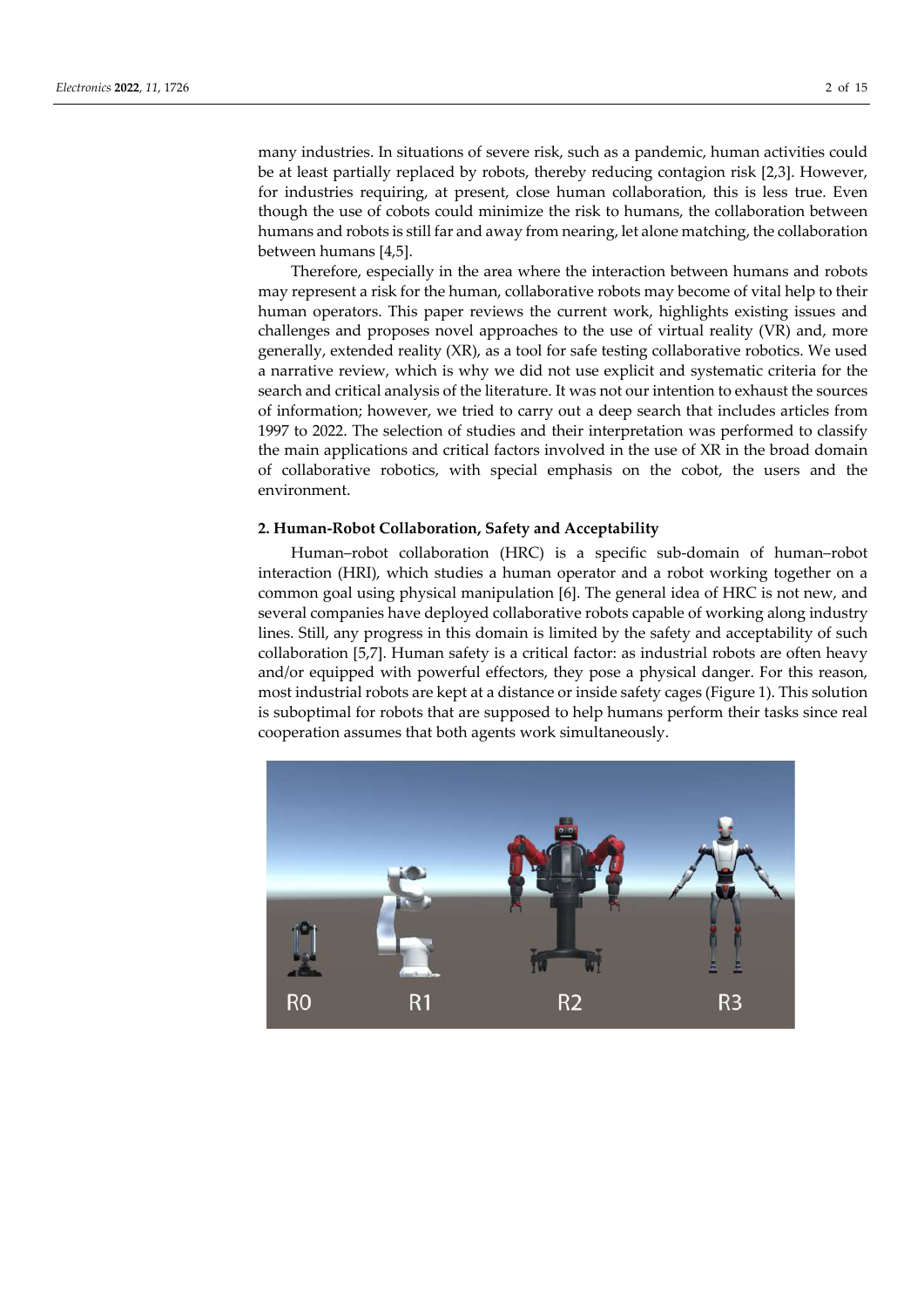

**Figure 1.** Top: Example VR robot models arranged according to their anthropomorphism. R0: one arm basic; (R1) an articulated arm; (R2): two arms Baxter; (R3): a humanoid robot. Bottom: an example VR-collaboration scene used by the authors, developed with Unity Game Engine (Unity Technologies, San Francisco, CA, USA). The scene shows a basic tool-passing task in which subject kinematic and physiological data can be recorded in response to manipulated scene features (e.g., cobot appearance, speed, etc.).

Table 1 shows the different levels of collaboration with robots at present. Fenced robots are the non-collaborative, most popular ones. Then there are robots that allow for collaboration. Again, their use is usually limited to cases 2 and 3 due to safety. Finally, the last two columns denote actual dynamic collaboration.

**Table 1.** Types of collaboration with industrial robots at present. As the level of collaboration increases (left to right), so does the requirement for intrinsic safety features vs. external sensors. Source: IFR Position Paper [4], adapted from Bauer et al. [8].

| Level of<br>Collaboration                                                      |                 | 1 Cell 2 Coexistence                   | 3 Sequential<br>Collaboration                                            | 4 Cooperation                                                                                       | <b>5 Responsive</b><br>Collaboration                                     |
|--------------------------------------------------------------------------------|-----------------|----------------------------------------|--------------------------------------------------------------------------|-----------------------------------------------------------------------------------------------------|--------------------------------------------------------------------------|
| <b>Requirement for</b><br>intrinsic safety<br>features vs.<br>external sensors | Fenced<br>robot | No fence but<br>no shared<br>workspace | Robot and<br>worker both<br>active in the<br>workspace but<br>sequential | Robot and<br>worker work<br>on the same<br>part at the<br>movements aresame time, both<br>in motion | Robot<br>responds in<br>real time to the<br>movement of<br>the operator. |

When two agents are working together, they need to establish joint attention to form a joint intention and execute joint actions [9–11]. Mutual understanding of each other's actions and the acceptability of robotic actions to a human is therefore an important issue in the field of human–machine interaction (HMI) [12,13]. It is implicitly assumed that, in the robot–human diad, the human defines the intentions the robot has to adapt to [9]. However, unlike the presently available robots, the human brain comes equipped with specialized "computational machinery" for recognizing and predicting actions. The human brain is extremely efficient in recognizing other people's actions, for example, their action intentions or errors [14,15]. This recognition makes humans able to rapidly adapt to what the other human does, reacting accordingly. However, we do not know whether the human brain applies the same predictive processes to non-human agents as it does to humans [16]. For example, one could expect that, as collaborative robots become more human-like, the quality and efficiency of human interactions with them would steadily increase. This is not always true. In the domain of social HMI, it has been shown that if robots resemble humans too closely, they are perceived as strange and unpleasant to interact with [17]. This effect is called the "uncanny valley" and is not limited to humans: other social primates also show adverse behavior towards realistic avatars [18]. This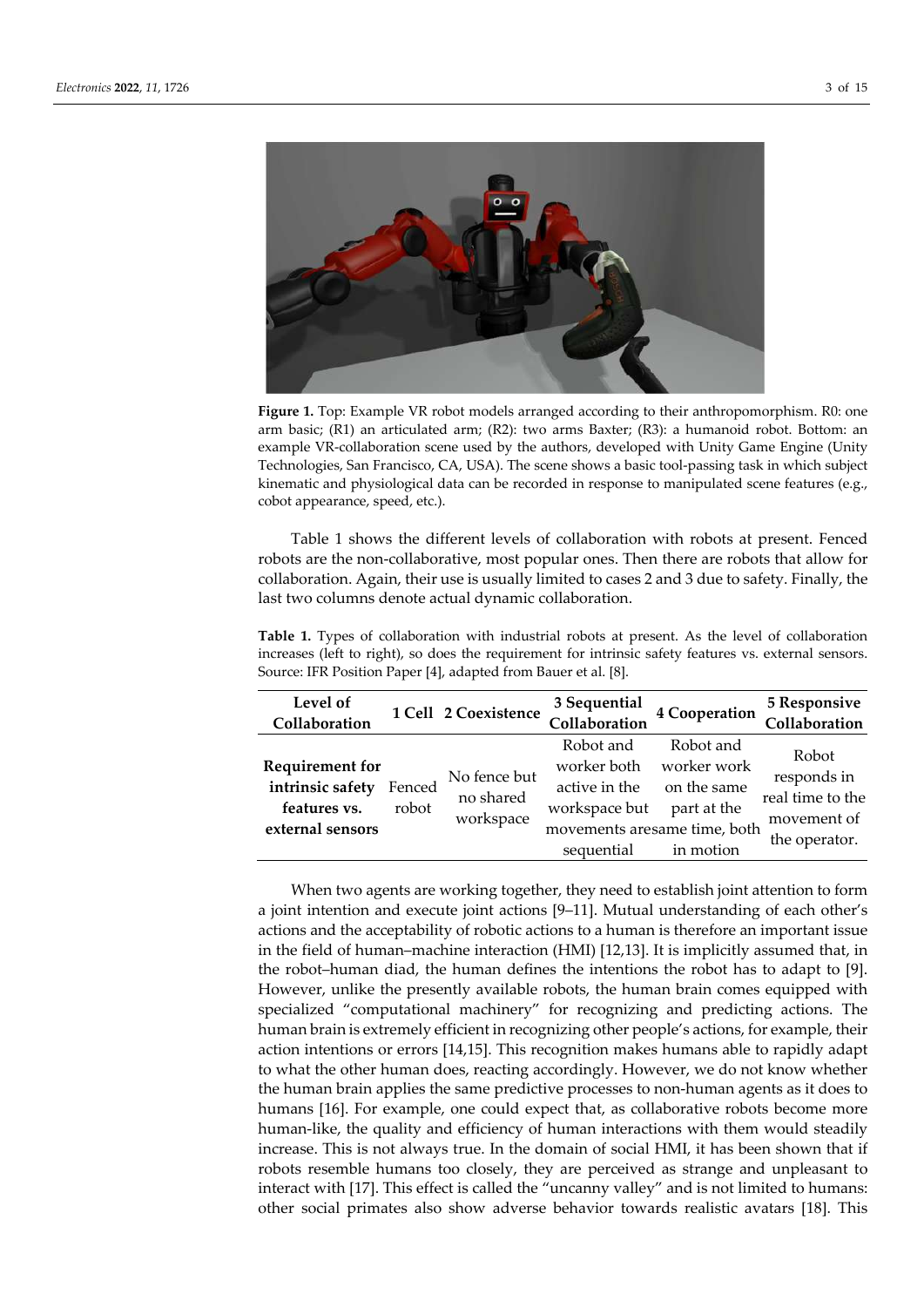suggests that the primate brain may have hardwired neural systems allowing for intuitive discriminating of "natural" behavior. While the "uncanny valley" has been described for social HMI [19], virtually nothing is known about its impact on collaborative motor performance. Likewise, although it was previously reported [20] that humans operating assistive robots perform better if these robots follow human-like movement patterns (e.g., the relationship between curvature and speed), it is not known whether the same applies to scenarios where humans and cobots work autonomously (such as while cooperating).

Human actions are predictable in the sense that arm/joint configurations define the degrees of freedom of movement, allowing the brain to construct models of the other person's actions based on natural motor repertoire [21]. For observing robot actions, this is less obvious, as robotic arms do not have the default biomechanical design constraints the human arm has and can execute much more complex movements (such as 360-degree rotations). Yet, the correct prediction of the other agent's movements is needed for adapting one's own actions and, as such, efficient cooperation. The intuitiveness of the other agent's actions is of vital importance in situations where human cognitive effort has to be minimal, such as when under threat, stress, fatigue or heightened cognitive load. That is why it is important to understand how different robot designs (more or less human-like in terms of appearance and motion) might impact how humans perceive them and how this perception impacts manual collaboration.

Using VR allows testing human interactions with diverse virtual models (digital twins) of real cobots, including those popular in industry. Several cobot models, such as Baxter or Kinova, already have their digital twins extensively developed and implemented in different VR platforms, such as Unity 3D (Unity Technologies), including advanced motion planners and the physics of their virtual robotics limbs. The use of such digital twins allows, likewise, using the same robot-control-system (e.g., ROS) framework for controlling both the virtual and real industrial robots. Moreover, VR allows for the development of cobot models beyond the existing robot designs. This allows the testing of solutions not limited by the readily available technology and different, even hypothetical, robot models of different appearance or action patterns, such as in the study by Weistroffer et al. [22]. While these authors report a complex relationship between robot appearance, motion patterns, human performance, self-reports and physiological signals, it is important to emphasize that they did not measure more detailed performance indicators, such as human-motion-patterns (speed and accuracy) or eye-gaze data. Therefore, it remains to be further uncovered how robot anthropomorphism affects more subtle user performance.

Figure 1 shows VR robot models of increased anthropomorphism, similar to those used by Weistroffer et al. [22]. The bottom of Figure 1 shows an example VR collaboration scene with Baxter, in which the cobot passes a tool to the user, mimicking real interaction. Note that the robot has a face, a feature found on the real Baxter. Robot anthropomorphism, apart from possibly affecting human motor performance, can also affect higherorder cognitive aspects such as the feeling of presence (see, e.g., Dubosc et al. [23]), or attributing blame in the case of error (see, e.g., Furlough et al. [24]). The use of VR allows flexible manipulation of robot and scene designs to capture these cognitive aspects.

## **3. The Use of Virtual Reality for Testing Human–Robot Collaboration**

Human–robot collaboration carries a physical risk to humans. For example, the robot arm can strike the operator or otherwise harm them. Therefore, operators can be stressed while collaborating with robots, which may result in their abnormal behavior, such as increased cognitive load or reduced motor performance [25]. Such dangerous scenarios are difficult to test in the natural world, implying significant limitations to user-experience testing of cobots.

In recent years, a feasible solution to test cobots while maintaining human safety is to use immersive VR environments [22,26,27].Oyekan et al. [28] describe that, to design a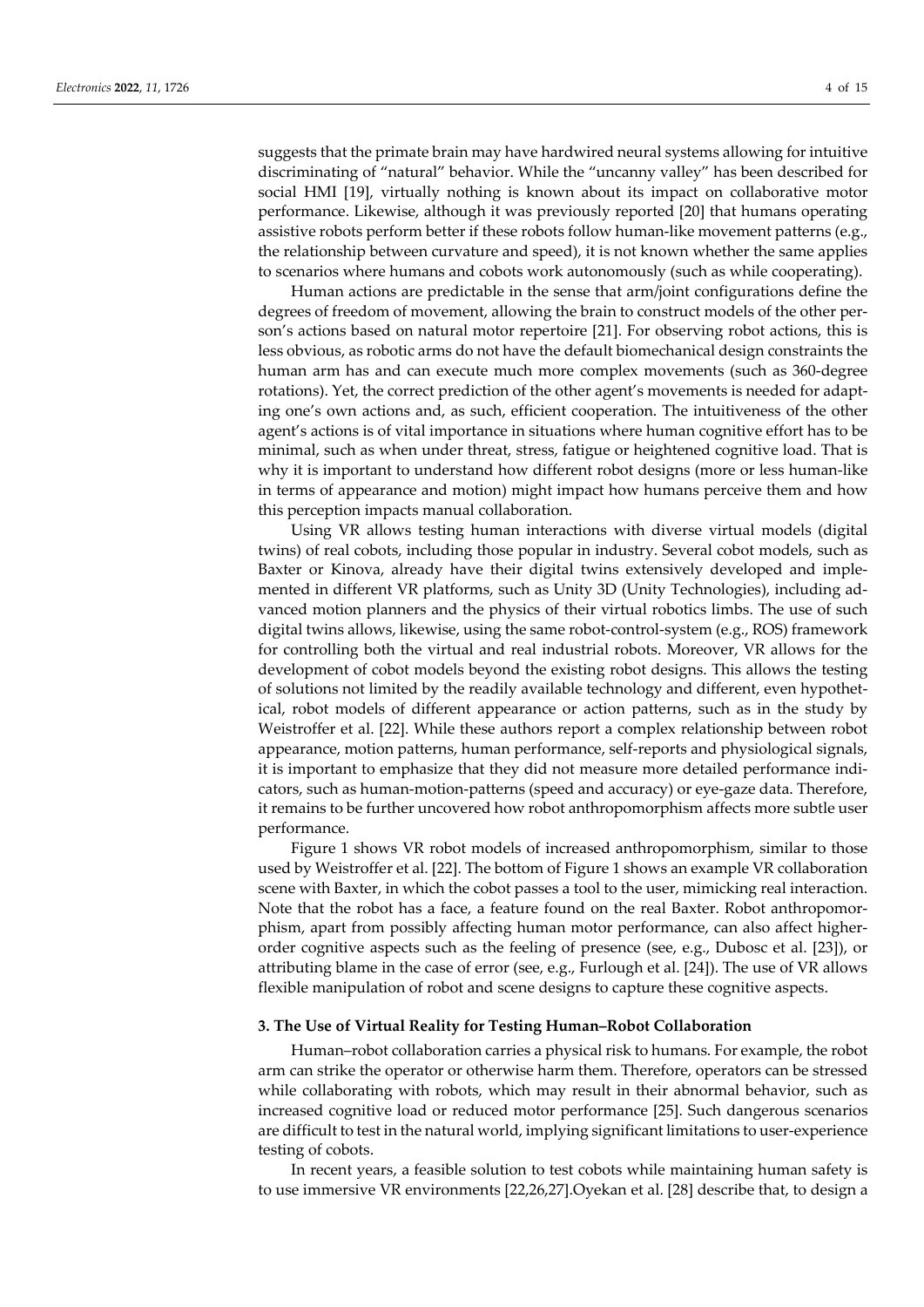collaborative environment to understand human reactions to both predictable and unpredictable robot motions, a virtual reality digital twin of a physical layout can be used. Dombrowski et al. [29] give us an interactive simulation of HRC—a technique that uses realtime physics simulation to immerse the design engineer or production planner inside a responsive virtual model of the factory—to optimize and validate manufacturing processes to achieve a better understanding of the risks and complexity of the assembly processes. Taken together, these studies demonstrate diverse approaches to testing different types of interaction scenarios and virtual cobots. This virtual testing can also be conducted for dangerous scenarios, but without putting humans at risk. For example, VR allows constructing scenes where the user is within the reach of a robot arm, thus collecting the user's psychophysiological measures and movement patterns in those simulated dangerous scenes, but without an actual risk to the user.

#### **4. A Framework for Extended Reality in Testing Human–Robot Collaboration**

In the field of software engineering and human–computer interaction (HCI), specific methodologies exist that guide the design cycles of novel solutions and products in those areas [30] (see, e.g., Sommerville [31]). In the area of HRC, those systematic approaches are scarce to non-existent. While, at present, such agile approaches exist in robot design [32,33], these assume a given robot type and rely primarily on user feedback, such as selfreports and other subjective measures of user experience. The use of such subjective measures is, however, not without problems, as we will discuss later.

An XR framework for designing and testing HRC allows for an iterative development process, arguably at a reduced cost, since different iterations could be developed and tested before real-world deployment. In tandem, the study of human comfort with the robot could become a central part of the design. A feedback loop between the development team and users can be implemented more easily when using virtual, as compared to real, cobot designs, leading to more agile cycles of design and redesign. This is particularly important, as it allows for the design, implementation and testing of collaboration models at higher levels of abstraction, without requiring to deal with low-level motor control and perceptual issues. The VR scenarios themselves may simulate a range of scenes, from those taking place in a factory to those of an assistive robot in a care facility. Such virtual scenarios can mimic realistic environments (such as a specific factory line) or hypothetical ones (such as a space station).

Given the flexibility of VR, in experiments, one can manipulate several variables relating to different aspects of collaboration scenes. Based on the literature reviewed here, spanning across years from 1997 to 2022 and queried through major scientific article databases, we identify features implemented or that are possible to implement in such scenes, and we classify them as variables about the cobot, the user and the environment. We summarize those variables in Table 2.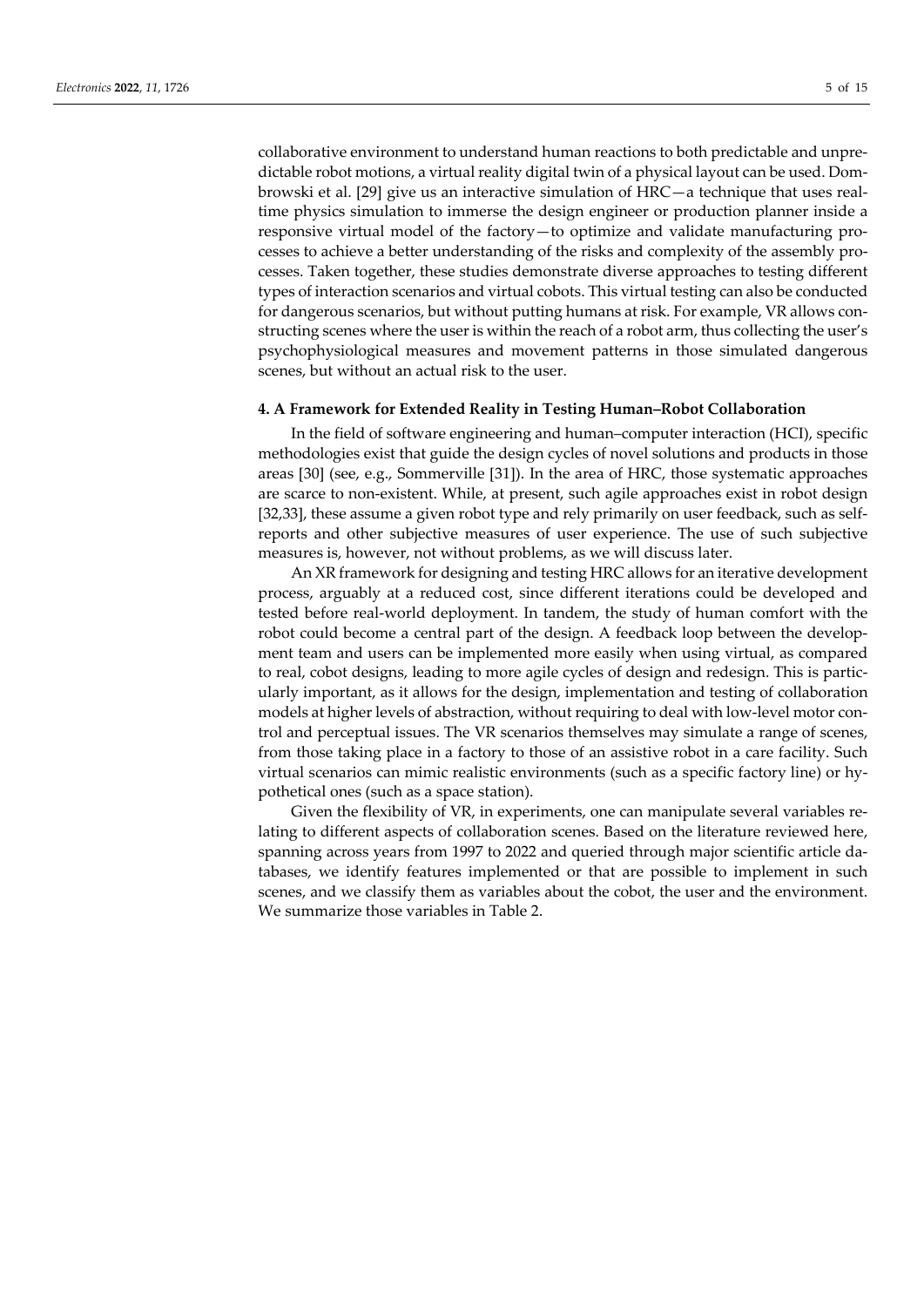| <b>Critical Variables for HRC Experiments</b>                                                                    |                                                                   |                                                                                        |                                                                                             |                                                                      |  |  |
|------------------------------------------------------------------------------------------------------------------|-------------------------------------------------------------------|----------------------------------------------------------------------------------------|---------------------------------------------------------------------------------------------|----------------------------------------------------------------------|--|--|
| Manipulated (Independent)                                                                                        |                                                                   |                                                                                        | Measured (Dependent)                                                                        |                                                                      |  |  |
| Cobot                                                                                                            | Environment                                                       | User                                                                                   | Subjective                                                                                  | Objective                                                            |  |  |
| • Anthropomorphism<br>• Presence of gaze<br>• Speed<br>• Accuracy<br>• Fluidity<br>• Proximity<br>$\bullet$ Size | • Auditory noise<br>• Scene type (e.g.,<br>factory)<br>• Lighting | • Demographics<br>(gender, age)<br>• Cognitive load<br>• Experience with<br>technology | • Acceptability/trust<br>ratings<br>• Attributing blame<br>• Sense of presence<br>(realism) | • Physiological<br>responses<br>• Motor efficiency<br>• Pupillometry |  |  |

**Table 2.** Critical variables for cobot testing using virtual/extended reality are defined based on the literature reviewed here. We divide manipulated (independent) variables as those about either the cobot, the context, or the user. In each box, examples of each manipulated/measured variable are provided.

It is known that robot anthropomorphism influences the human's emotional and social perception of the robot, for example, the willingness to sacrifice it [34,35]. This is an important factor to consider when deciding on cobot design ergonomy, as different human emotional attitudes to the robot may influence collaboration efficiency in different situations (such as rescue operations). Onnasch and Roessler [35] provide a compelling taxonomy of different aspects of cobot design and their impact on human behavior in different interaction contexts.

The presence of cobot gaze is especially interesting, as it has been included on some cobots. For example, the company Rethink Robotics included gaze as a feature in their Baxter and Sawyer cobots to putatively increase cobot acceptability [36] (Kessler, 2017). This is because eye gaze is a critical element for human social life, as it communicates intentions [28], allowing the interaction partner to act accordingly on these intentions. Eye gaze predictively guides human hand actions [37] and is attracted to object affordances [38,39]. Gaze is also crucial for reading other agents' intentions [10]. Despite how important gaze is for collaboration between humans, to our knowledge, the question of how the presence of the cobot gaze impacts human movement parameters has not yet been investigated. In this way, whether the human brain relies on gaze in perceiving actions and intentions of non-human agents and whether this similarly informs human actions as other humans' gaze does, remains to be determined.

#### **5. VR in Testing Cognitive and Social Aspects of Collaboration**

Richards [40] proposes that the best way of achieving a higher level of collaboration between a human and robot is for the robot to mimic (to some extent or another) the behaviors of its human counterparts. In maintaining interaction efficiency, we need to understand the boundaries between human–robot capabilities, beliefs, intent and control. More specifically, we need to know how designers need to consider cognitive and social processes (e.g., trust, acceptability and attribution of blame) in an HRC for designing better cobots and collaboration conditions.

Trust is one of the requisites for building a successful human–robot collaboration [41]. It is the attitude that an agent will help achieve an individual's goals in a situation characterized by uncertainty and vulnerability [42]. Trust also represents a calculative orientation toward risk [43]; by trusting, we assume a potential gain, while by distrusting, we are avoiding a possible loss [44]. Research on trusting robots shows that the relationship between trust and joint physical coordination is critical when human workers interact with robots in a collaborative task [45]. In HRC contexts, "affective" trust better predicts the willingness to use a robot by human workers, and both types of trust—cognitive (e.g., reliability and predictability of the robot and robot attributes) and affective (e.g., proximity and personality)—are ensured by the statements of apology and competence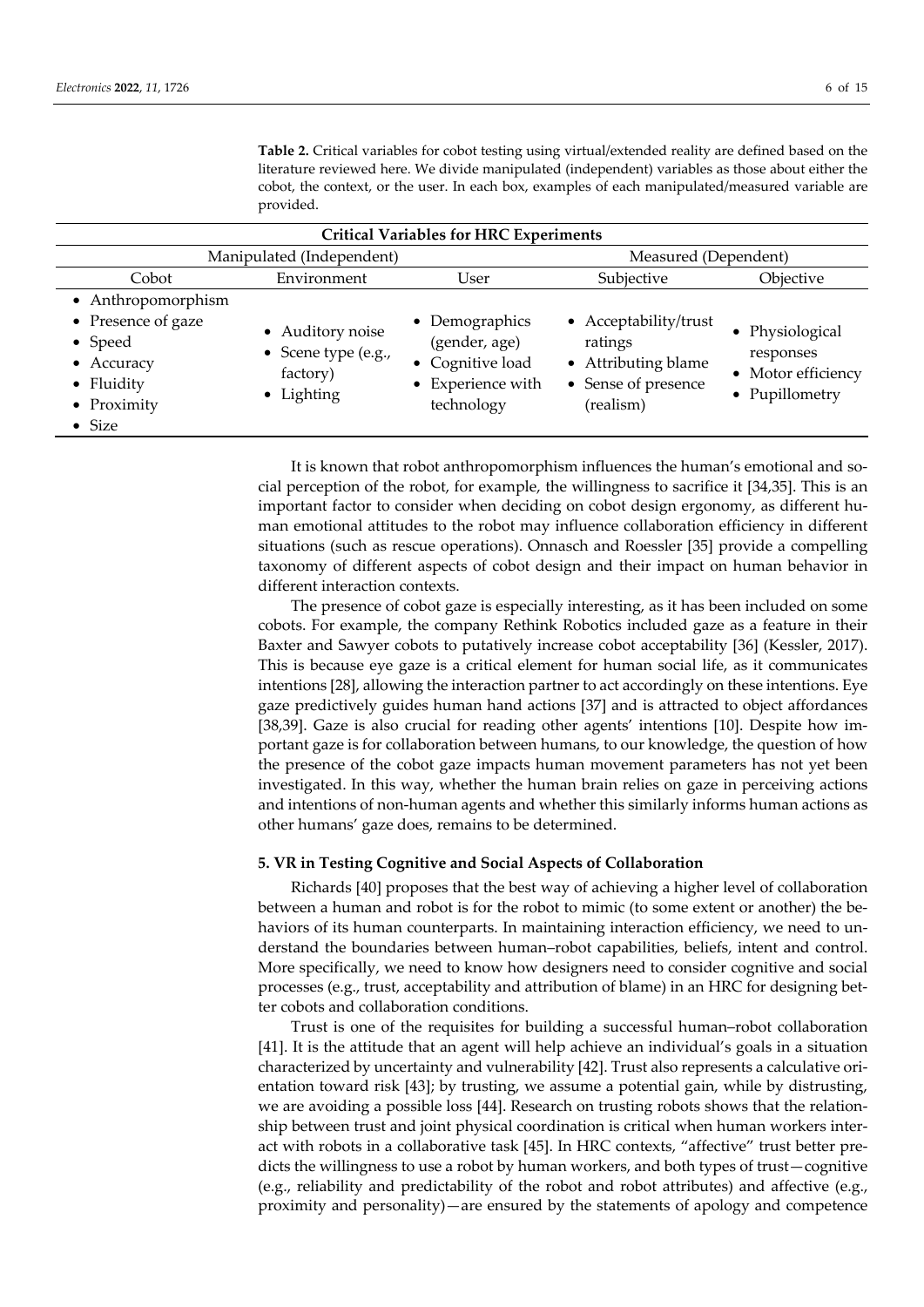that the robots manifest [46]. The technology (cobot) acceptance by humans in a collaborative workplace is a predictive factor of the success of the human–robot interaction [7]. The real-time trust that results from the study of Desai et al. [47] confirms traditional postrun survey approaches for human–robot trust can be masked by primacy–recency bias and demonstrate that early drops in reliability negatively impact real-time trust differently than middle or late drops. In agreement with the same authors, robot trust feedback can improve autonomy control allocation during low reliability without altering real-time trust levels. It should be noted that feedback interface designs using semantic symbols lead to more abrupt real-time trust changes than non-semantic symbols. The research of Oyekan et al. [28] suggests that greater autonomy for the robot will result in greater attribution of blame in work tasks. In general, the order of amount of blame was humans, robots, and environmental factors. If the scenario described the robot as nonautonomous, the participants attributed almost as little blame to them as to the environmental factors; in contrast, if the scenario described the robot as autonomous, the participants attributed almost as much blame to them as to the human.

The studies that aim to analyze the cognitive and social processes in technology demonstrated the importance of these topics to the correct implementation and actual usage of the same. For that reason, it is fundamental to understand which factors could increase the trust, acceptability, etc., of users in HRC. The use of VR allows for the manipulation of robot characteristics that might affect cognitive and social processes (c.f. Weistroffer et al. [22] ). Moreover, it allows combining behavioral and subjective measures of cognitive, emotional and social human factors with their physiological markers to yield a full picture of human factors in HRC [22,48,49]. Table 3 summarizes identified issues in VR experiments on HRC and proposed remedies.

| <b>Issues in HRC Studies and Proposed Remedies for VR Experiments</b>                                                                                                                                                                                                                                                                                          |                                                                                                                                                                                                                                                                                                                                                                                                                                                                                                                                                                                                                                                                                                         |  |  |  |  |
|----------------------------------------------------------------------------------------------------------------------------------------------------------------------------------------------------------------------------------------------------------------------------------------------------------------------------------------------------------------|---------------------------------------------------------------------------------------------------------------------------------------------------------------------------------------------------------------------------------------------------------------------------------------------------------------------------------------------------------------------------------------------------------------------------------------------------------------------------------------------------------------------------------------------------------------------------------------------------------------------------------------------------------------------------------------------------------|--|--|--|--|
| Problem                                                                                                                                                                                                                                                                                                                                                        | <b>Suggested Remedy</b>                                                                                                                                                                                                                                                                                                                                                                                                                                                                                                                                                                                                                                                                                 |  |  |  |  |
| 1.<br>Testing using real robots is limited<br>to current designs only [22]<br>Low statistical power/small sample<br>2.<br>sizes [22,50]<br>Self-reports/physiological<br>3.<br>markers<br>alone are not sensitive enough for<br>assessing UX [50]<br>Results on HRC difficult to general-<br>4.<br>ize across populations<br>Limited feeling of presence<br>5. | 1.<br>Use VR models of hypothetical cobot<br>designs to manipulate more variables<br>2.<br>Increase samples (use statistical power<br>calculators to determine sample size);<br>increase within-subject repetitions<br>3.<br>Combine self-reports with<br>psychophysiological markers (heart rate,<br>pupillometry, etc.); use standardized tools<br>for measuring trust/acceptability; use<br>time-resolved measures of stress, as<br>provided by physiological markers<br>Test subject populations of diverse<br>4.<br>demographic characteristics (gender, age,<br>experience with robots, etc.)<br>5.<br>Increase immersion by using higher<br>fidelity of stimuli, sound and haptic<br>information |  |  |  |  |

**Table 3.** Summary of identified issues in VR experiments on HRC and proposed remedies.

#### **6. Combined Use of User Experience Questionnaires and Objective Measures in HRC**

VR simulations of HRC tasks can be very complex and require subjects to grab objects handed to them by the robot, hand an object to the robot, or simultaneously/jointly with a cobot to reach for a target object [22]. However, the validity of VR simulations for HRC relies on three intertwined concepts: immersion, presence, and embodiment. Immersion is modulated by the quality of the sensory information given by VR systems and the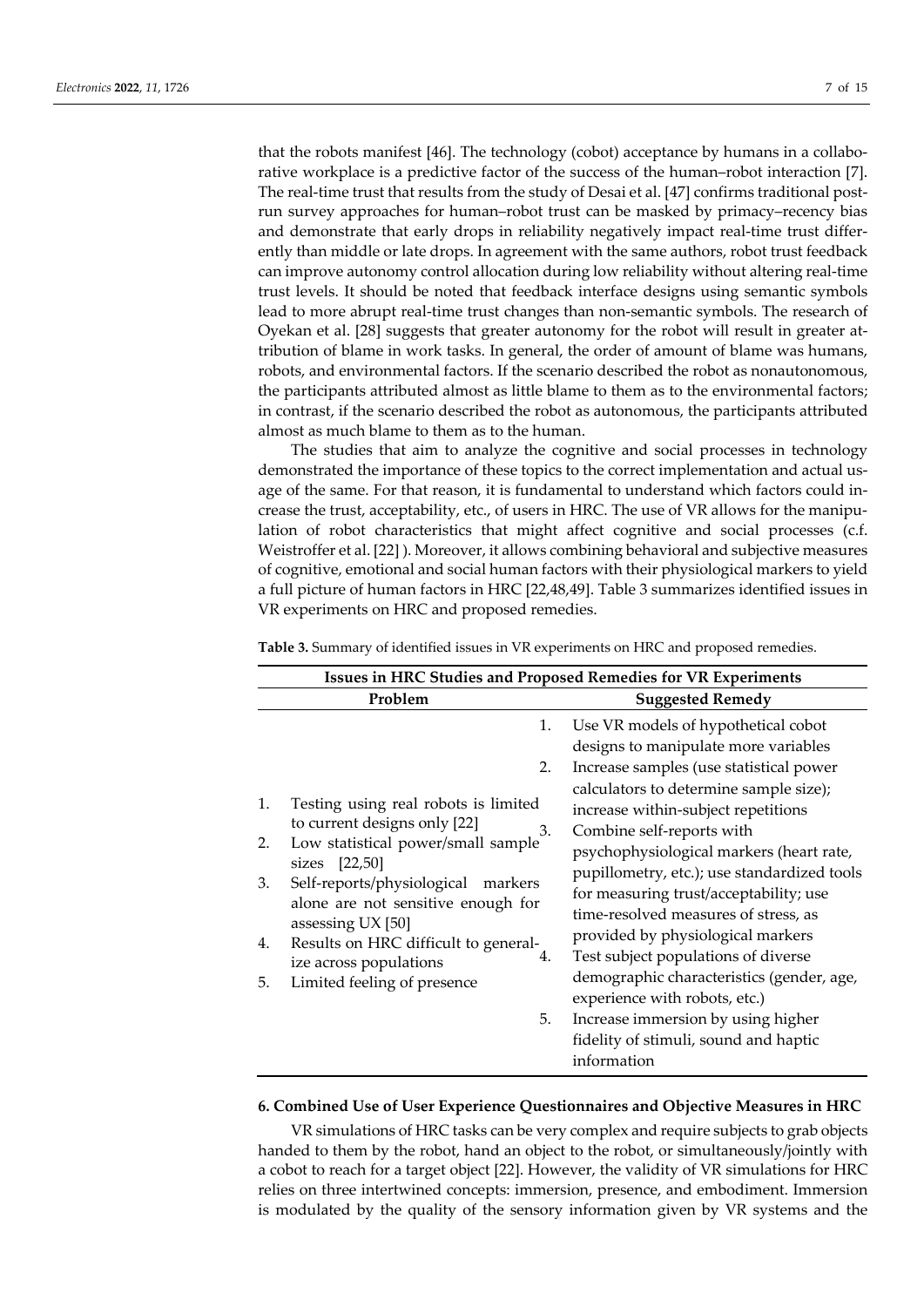amount to which their interaction can support users' sensorimotor contingencies (SCs) [51]. The better the immersion of a system, the higher the precision of the presentation of sensory stimuli (such as display resolution and field of view, sound and haptic information) and the more SCs supported (such as head, hand, arm, or full-body tracking). Immersion, in turn, has an impact on the experience of being there, on presence. Despite the lack of a consensual definition, presence might be defined as the psychological state in which a person reacts to a VE as they would in the physical world [52]. Presence is regarded to be the primary process that makes VR operate. However, there is no direct link between immersion and a sensation of being present. There is, however, widespread agreement that presence is a multi-component concept [53]. The sensation of presence, according to Slater, is based on the place illusion (PI)—the illusion of being there—and the plausibility illusion (PSI)—the believability of what is going on [51]. PSI is heavily reliant on the implemented VEs.

Hence, a VR system that ensures the necessary conditions for presence [54]—whereas PI is more directly related to the immersive features of a VR system with adequate immersive properties, embodiment and plausible and believable scenarios—can elicit behavioral and psychophysiological responses [55–57] consistent with real-world counterparts. Modern VR setups allow for relatively precise recordings of human-hand motion capture [58] with the feedback of the user's hand enabling a more or less embodied experience. The possibility of the inclusion of virtual models of anthropomorphic hands mimicking a user's own, as well as a variety of other end effectors (including different tools), allows for testing different levels of embodiment and their impact on collaborative situations, not limited to user's own body, like in real-life testing. Similarly, users' hand movements can indicate the levels of acceptability of motor cooperation with different cobot types. Natural hand velocity profiles for object-oriented movements are single-peak [59] and the presence of multiple peaks indicates a change in plan, such as that of adapting to cobot movement (e.g., Flash and Henis [60]). Analysis of velocity profiles is routinely used in motor neuroscience for assessing hand trajectory programming. Hand trajectories—in combination with hand speed, movement duration and precision—can be a good, objective indicator of human motor performance in collaborating with different types of cobots.

In addition, users can be wearing a haptic glove providing tactile sensation, to increase immersion and effectiveness. Human hand actions critically depend on the presence of haptic feedback [61]. In joint actions, forces applied to the object by each partner provide an important cue about their intentions, and the current state of the action and help coordination [62]. As pointed out by Bauer et al. [9], robot touch may also serve other communication purposes, important for establishing communication (such as a handshake); therefore, including it in VR scenes with cobots seems to be an important issue to be solved. While the use of haptic technologies significantly improves the embodiment of virtual scenes [58], haptics is not currently widespread due to the limited number of commercially naturalistic haptic interfaces.

Finally, the VR setting allows the recording of biological signals. These can be skin conductance (e.g., Weistroffer et al. [22]), heart rate (Etzi et al.; Weistroffer et al. [22,50]) and muscle activity, using respective sensors. The inclusion of these sensors allows for obtaining the objective metrics of user stress, independent of their self-reports (e.g., Etzi et al. [50]). Physiological responses recorded online, such as skin conductance level and heart rate variability, can be used to further detect stress levels, such as the activation of the fight or flight mechanism [63] in dangerous situations, e.g., when the virtual cobot hits the subject. This, together with participants' self-reports, provides a more in-depth perspective of cobot acceptability than questionnaires alone. For example, a situation where participants' positive self-reports are combined with physiological markers indicating stress would surface a more complex emotional state that could then be further disentangled [50].

Combining different psychophysiological and behavioral signals can be exploited by using machine learning tools to analyze them. This approach can help pinpoint subtle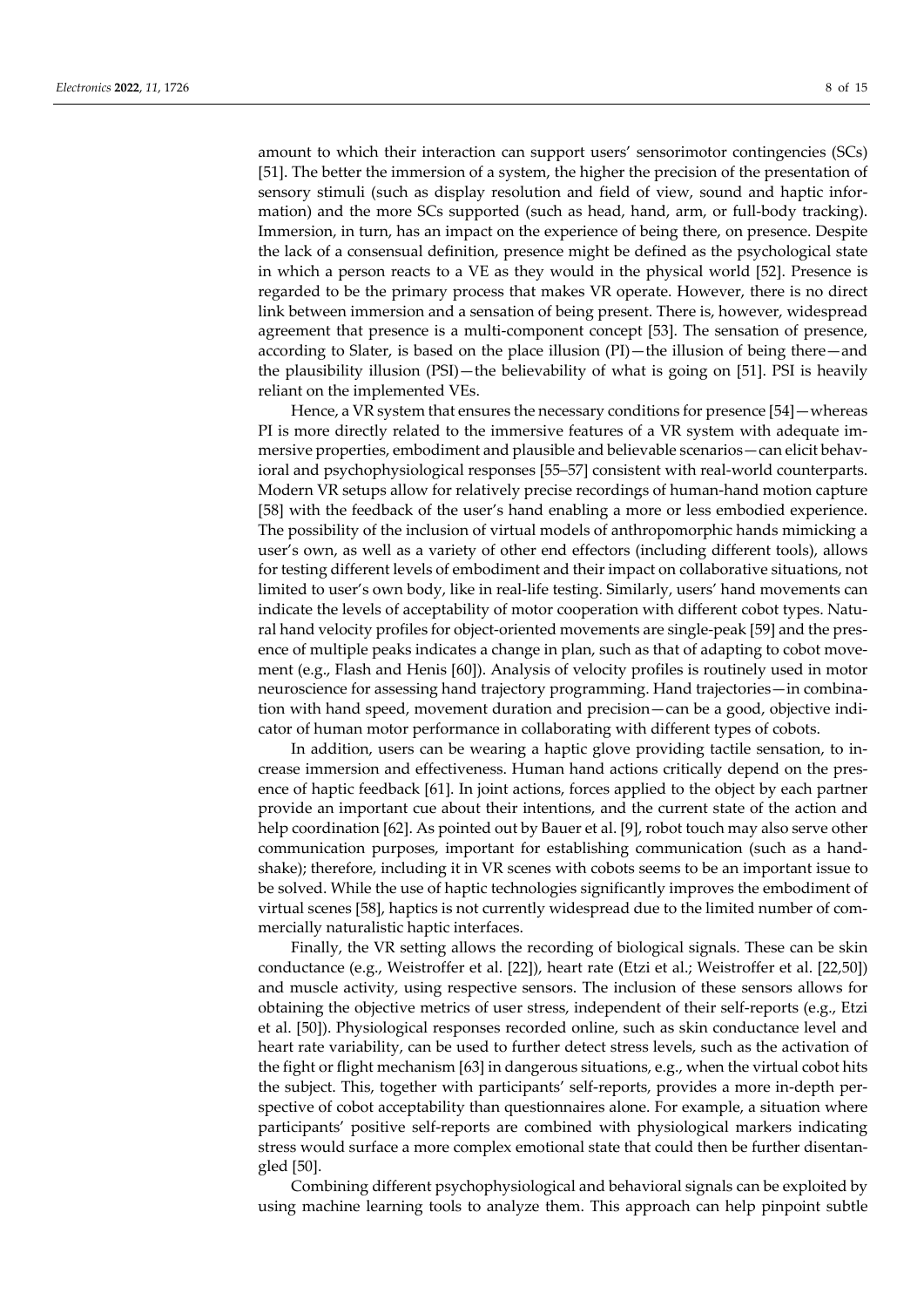effects that user experience (UX) questionnaires would not be sensitive enough to measure. For example, it is possible to use a questionnaire to ask users about their level of stress/comfort with alternative cobots scenarios, after they have completed a series of tasks. However, the results of those questionnaires would not answer more important and interesting questions, such as: When did stress kick in? When were users most stressed? Were users stressed on the same task for each scenario or did some cause more/less stress? The retrospective nature of questionnaires means that the results that can be collected through them are too coarse-grained to accurately address more precise questions [64]. A portfolio of psychophysiological measures affords us the possibility of using more concrete measurements of the state of the human body to accompany post-fact questionnaires. This is particularly relevant in situations that could potentially involve risk and safety issues. Weistroffer et al. [22] demonstrated the feasibility of combining user questionnaires with physiological measures during human collaboration with virtual cobots of different levels of anthropomorphism and human-like vs. non-human-like effector velocity profiles. Their research showed that, while anthropomorphic robots gathered more user attention on their appearance, physiological signals did not reflect this effect. More recently, Etzi et al. [50] demonstrated that, while subjects physiological responses in a collaborative task did not indicate discomfort with changing robot velocity, their subjective self-reports did. Taking this integrative feedback approach and correlating psychophysiological measures with subjective questionnaires would provide us with a fuller and richer picture of what an ideal cobot scenario would be for a human, than that we would obtain from only the task performance data and subjective post-experience responses. Moreover, it allows avoiding subject responses to questionnaires to be driven mainly by their guessing of experimental demands, i.e., the demand characteristics of the VR scenario (c.f., McCambridge et al. [65]).

It is important to note that these above-mentioned studies integrating self-reports with physiological measures, employed subject samples smaller than in typical psychophysiological studies using similar methods. That is, Weistroffer et al. [22] used a sample of 13 subjects while Etzi et al. [50] had a sample size of 10. Using sample sizes this small has been repeatedly discussed in the relevant literature as one of the main reasons for low statistical power and difficulty in replicating findings (e.g., Button et al. [66]). For this reason, the failure to find physiological markers of stress when self-reports indicate it might result from low statistical power. Future studies using physiological markers should therefore employ higher sample sizes, e.g., determined by a-priori power analysis to warrant generalizability of their findings.

## **7. Telepresence and Teleoperation Scenarios**

The use of VR provides an unprecedented opportunity to test cobots in hypothetical telepresence/teleoperation scenarios. Examples of use cases of teleoperation include factories, atomic power plants, assembly operations in space or the sea, and search and rescue operations [67,68]. Simulating remote presence based on HRIHRI is especially useful if the operating environment is hazardous and, therefore, placing a human operator at the site is not safe.

These scenarios may require shifting the user's point of view from their first-person perspective to a third-person perspective, or birds' eye view, which is common for teleoperation. It is important to consider how this shifting of perspective might affect the performance of, and/or cognitive load on, the human operator. Several authors have pinpointed the issues with embodiment in teleoperation when the operator directly controls the robot [69,70]. However, it remains to be determined how perspective and embodiment factors influence situations where the operator interacts with an otherwise autonomous robot.

Critically for teleoperation scenarios, VR allows using simulated delays and noise corruption and the responsive visual feedback being delayed or noisy in a way that emulates real-world teleoperation-related noise and streaming issues.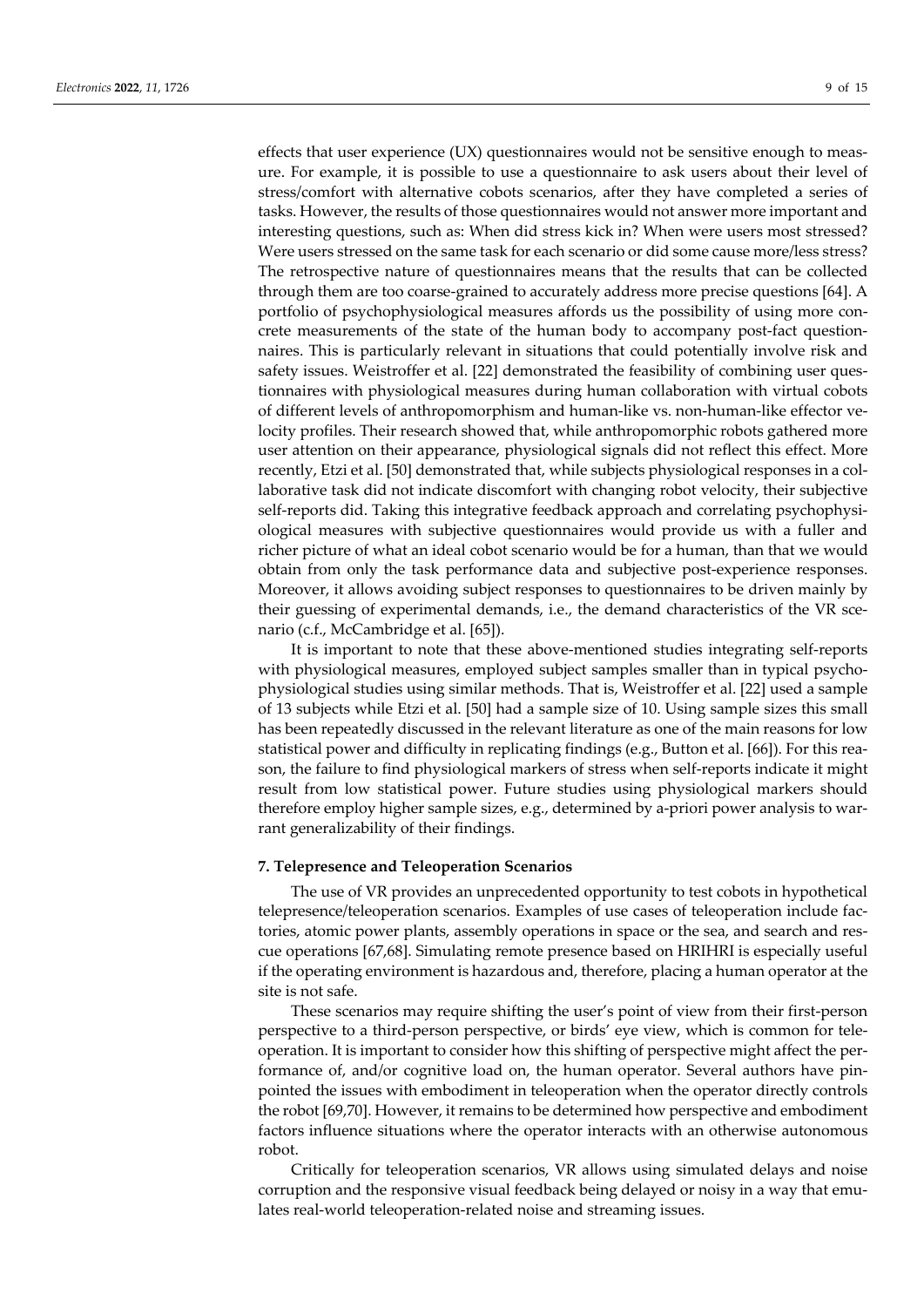### **8. The Use of Augmented Reality**

While virtual reality is based on creating an immersive digital environment, augmented reality (AR) provides an additional overlay enhancing the real world [71]. This usually has a form of an animated overlay over the visual scene, providing the user with additional information such as visual cues to the task, instrument parameters, etc. Such overlay can, for example, provide the operator with cues helping to establish joint attention (e.g., Marques et al. [11]). Such use of AR for cobot technology has been demonstrated in several studies. For example, Liu and Wang [72] explored the potential of AR as a worker support system in manufacturing tasks. They designed a system for assembly training and monitoring using AR. Above each assembly part and tool, a 3D text was displayed, providing assembly instructions to assemble objects in a specified sequence, together with a robot. A somewhat-similar concept was provided by Hietanen et al. [73], showing that AR overlays can be used to enhance user interaction with the production system, albeit with some limitations, demonstrating that currently available headmounted displays might not be suitable for use in industry lines. On the more cognitive side of HRC, Palmirini et al. [74] developed an AR interface positively affecting human trust in cobots, as measured by psychometric methods. Michalos et al. [75] proposed in their study that, to improve operator's safety and acceptance in hybrid assembly environments, a tool using the immersion capabilities of AR technology must be applied.

Although the use of AR allows for enhancing HRC through the addition of virtual interfaces, cues, etc., its efficacy first needs to be tested. Such testing of AR interface can be easier to do in VR, where the virtual interfaces can be emulated in a range of scenarios as described above, and thereby would be tried against several options. This, in turn, results in an agile development of solutions that are not limited to a specific laboratory/experimental context.

### **9. Considering Operator Gender and Age in Cobot Testing**

The use of VR has potential beyond the variety of simulated scenarios. The relatively flexible setting up and easy-to-use equipment allow testing a variety of subjects, including those from outside the pool of current cobot operators. This flexibility provides several opportunities in assessing how personal characteristics interact with different characteristics of cobots, yet research on personal attributes moderating human collaboration with robots is lacking, which seems an important gap to be filled.

One conceivable factor is the gender of the operator. Although evidence for a substantial influence of gender on motor actions and especially collaborative manual behavior is scarce, men and women differ in their upper arm and hand biomechanics, which translates to some visuomotor skills critical for collaboration, such as visuomotor coordination while using the upper arm [12,13]. As noted before, collaborative robots may have different anthropomorphic features. Yet, previous studies have shown that males were sensitive to the differences between robotic and anthropomorphic movements, while women largely ignored those differences [76,77]. For this reason, gender seems to potentially affect the measured motor efficiency of collaborating with cobots. We expect gender to further impact acceptability, stress and trust in at least some collaboration scenarios.

Similar to gender, age might play an important role in cobot acceptability, due to factors such as experience with technology, visuomotor abilities, etc. Cobot acceptability seems especially important in the context of assistive robots aimed at the older population, as this group of users seems to value the physical attractiveness and social likeability of robots more than their younger counterparts [78]. Furthermore, analysis of gaze behavior has shown that, while younger people pay attention to several body parts, older adults focus significantly more on the robot face [78]. In this way, it is possible that the use of eye gaze might increase the cobots' perceived friendliness and, likewise, the acceptance in a specific age or gender group. With the increasing presence of robots in areas that range from industrial plants to care homes, it becomes crucial to develop and fine–tune how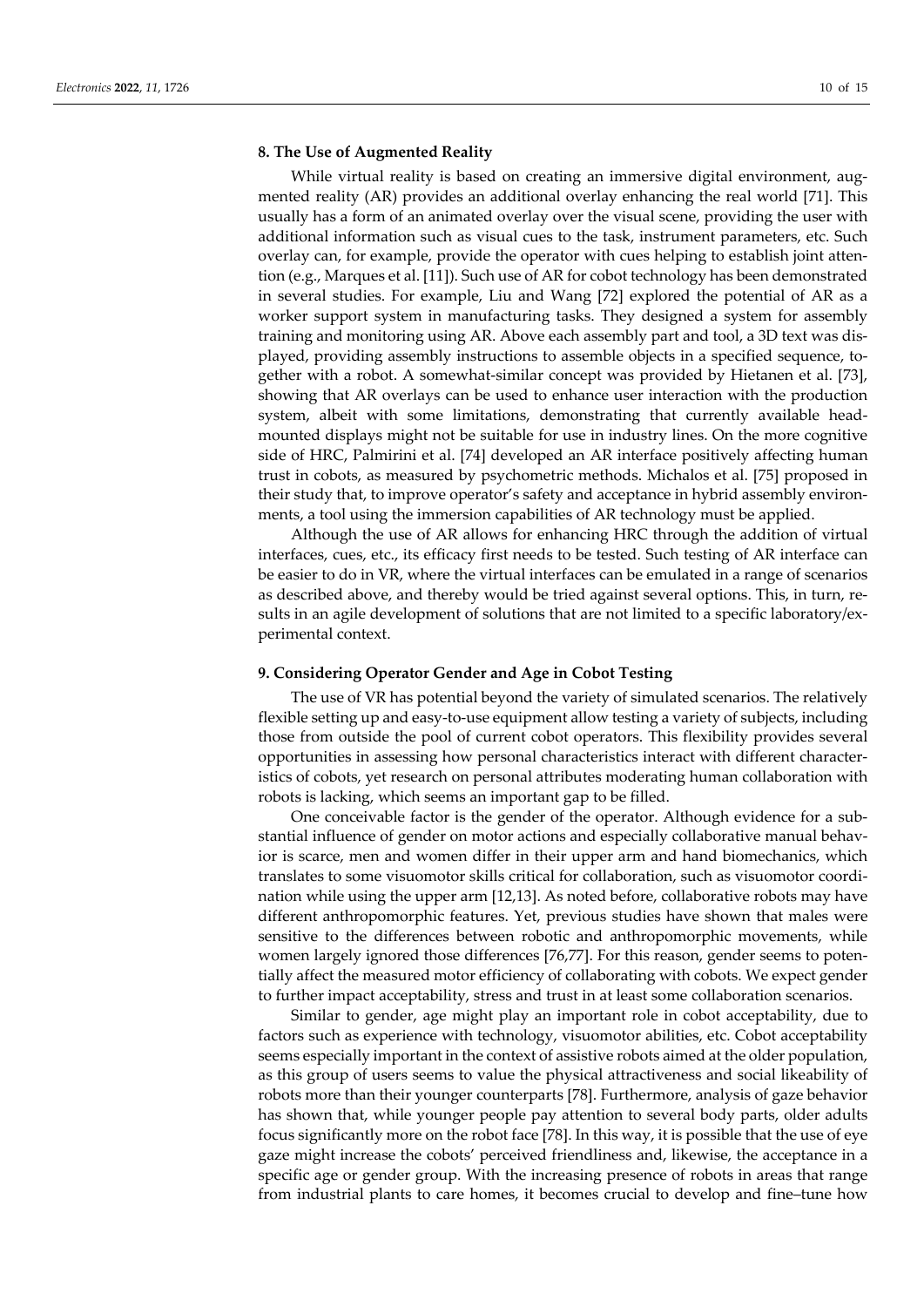human–robot collaboration takes place. To accommodate well for the personal characteristics of the individuals involved in this collaboration can be key not only to the collaboration effectiveness and efficiency but also to the quality of the interaction and experience between humans and robots.

## **10. Conclusions and Future Directions**

Based on the current literature we can delineate several opportunities that the use of XR provides in advancing cobot research, development and deployment. We believe that, in the domain of development, the use of simulations and digital twins results in more agile development cycles for cobot solutions and flexibility in tested cobot designs. Such development would benefit from a general framework, highlighting important variables to consider in developing such simulations. In this paper, we propose what could be the backdrop for such a framework. We summarize critical variables in HRC VR experiments in Table 2 and provide a list of common issues and their proposed remedies in Table 3.

First of all, simulating diverse cobot designs, including hypothetical ones, allows for assessing cobot characteristics on operator efficiency and comfort without the restrictions posed by testing operators at the workplace with actual robots. Simulating diverse scenes and environments allows for assessing workplace and collaboration features, but foremost allows for safely testing dangerous scenarios, leveraging on immersive VR.

Testing operator performance can itself be performed using different measures, such as hand and eye motion tracking and physiological signals to yield objective and controlled performance measures. These measures can be combined with more traditional data, such as user self-reports and questionnaires, to construct a full picture of actual human interactions with collaborative robots. Future work should consider bigger sample sizes than those used to date, especially when measuring physiological signals.

Augmented reality has been used to enhance user performance and training in collaborating with cobots. The additional interface offered by AR can cue the user, e.g., about action sequences they are supposed to perform, but many more applications of the technology are conceivable in both training and generally improving human performance. The use of AR is very likely to increase as more cobots are deployed and, as such, research in this direction seems to have large potential.

Flexibility in designing scenes offered by VR can be also used to emulate remote operation, by introducing noise and delays typical for teleoperation scenarios. This gives an opportunity to expose/train operators in situations beyond cooperating with a robot in the same physical space. To date, studies on HRC and telepresence seem somewhat missing and we believe this direction has the potential to be explored further.

The use of XR opens up a whole array of possibilities to safely and quickly test cobot designs and collaboration scenarios without putting humans at the risk of harm. Modern XR technologies allow the integration of a wide variety of sensory modalities to create aware and immersive scenes. This way, testing cobots can be taken beyond the physical constraints of currently available cobot models and real-world settings. Furthermore, the development process can become more efficient by considering human reactions (i.e., psychological and physiological), leading to a more human-centered, holistic and efficient approach in human–robot collaboration.

**Author Contributions:** Conceptualization, A.P. (Artur Pilacinski), S.B.i.B., P.A.S., A.P. (Ana Pinto), J.A., P.M. and D.B.; writing—original draft preparation, A.P. (Artur Pilacinski), S.B.i.B., P.A.S., D.B., .; writing—review and editing, A.P. (Artur Pilacinski), S.B.i.B., P.A.S., A.P. (Ana Pinto), C.C., D.B.; visualization, D.B., A.P. (Artur Pilacinski); supervision, A.P. (Artur Pilacinski), P.A.S., S.B.i.B.; project administration, A.P. (Artur Pilacinski), S.B.i.B.; funding acquisition, A.P. (Artur Pilacinski), S.B.i.B., J.A., D.B. All authors have read and agreed to the published version of the manuscript.

**Funding:** University of Coimbra: Sementes 2020 (A.P. (Artur Pilacinski)); Fundação para a Ciência Tecnologia: PTDC/MHC-PCN/6805/2014 (A.P. (Artur Pilacinski)); NOVA-LINCS [PEest/UID/CEC/04516/2019] (S.B.i.B.); Fundação para a Ciência e Tecnologia: 2021.05646.BD (D.B.);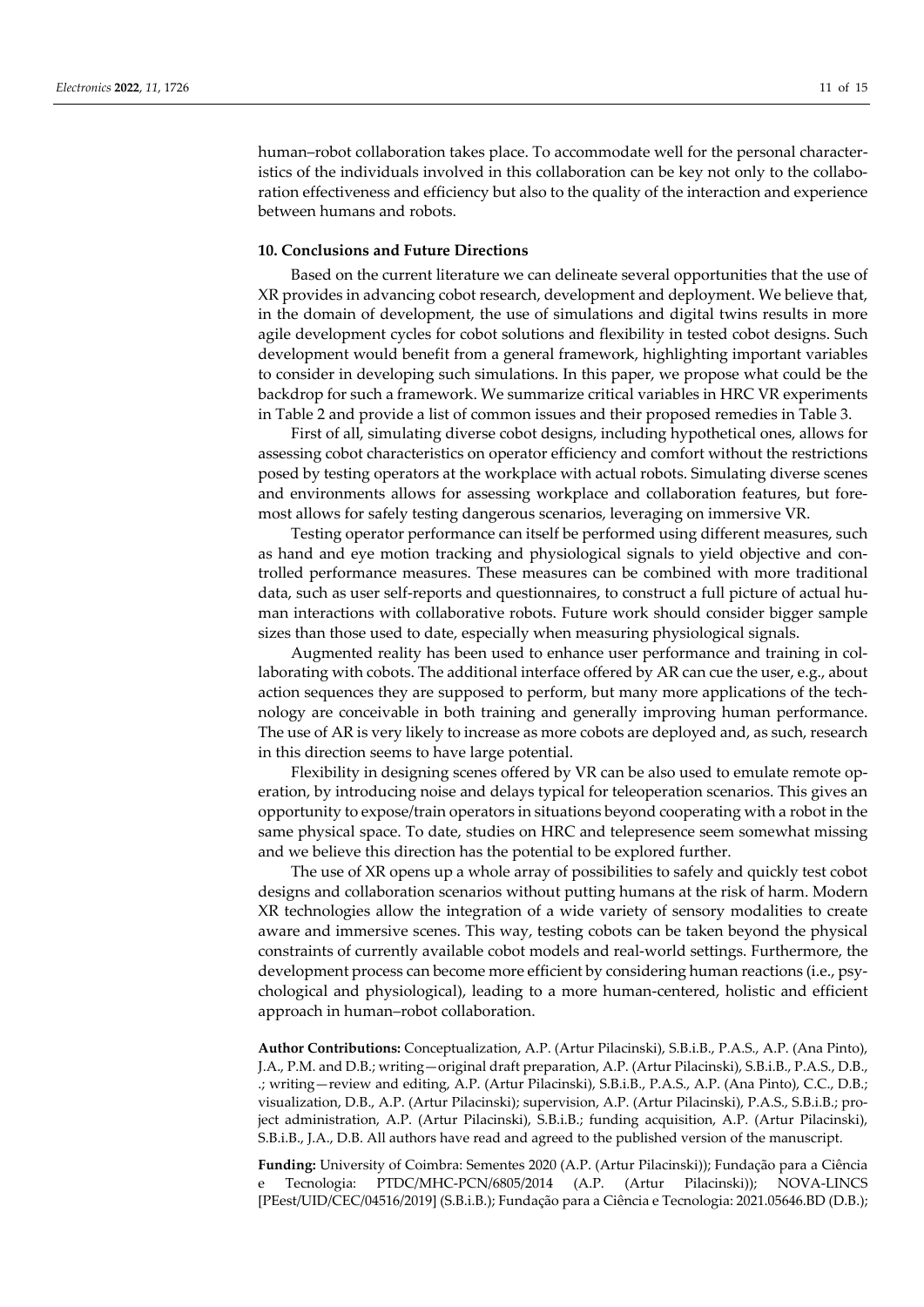FCT – Fundação para a Ciência e a Tecnologia UIDB/05037/2020 (A.P. (Ana Pinto)). European Research Council (ERC) under the European Union's Horizon 2020 research and innovation programme (Grant agreement No. 802553 - "ContentMAP") (J.A.). APC were covered by the University of Coimbra.

**Acknowledgments:** The authors want to thank Ioannis Iossifidis and members of Proaction and Neurorehabilitation Labs for their valuable input.

**Conflicts of Interest:** The authors declare no conflict of interest.

## **References**

- 1. Contreras, F.; Baykal, E.; Abid, G. E-Leadership and Teleworking in Times of COVID-19 and Beyond: What We Know and Where Do We Go. *Front. Psychol.* **2020**, *11*, 590271, https://doi.org/10.3389/fpsyg.2020.590271.
- 2. Caselli, M.; Fracasso, A.; Traverso, S. Robots and Risk of COVID-19 Workplace Contagion: Evidence from Italy. *Technol. Forecast. Soc. Change* **2021**, *173*, 121097, https://doi.org/10.1016/j.techfore.2021.121097.
- 3. Guizzo, E.; Klett, R. How Robots Became Essential Workers in the COVID-19 Response Available online: https://spectrum.ieee.org/how-robots-became-essential-workers-in-the-covid19-response (accessed on 13 January 2022).
- 4. IFR Position Paper *Demystifying Collaborative Industrial Robots*; International Federation of Robotics: Frankfurt, Germany, 2018;
- 5. Towers-Clark, C. Keep The Robot In The Cage—How Effective (And Safe) Are Co-Bots? Available online: https://www.forbes.com/sites/charlestowersclark/2019/09/11/keep-the-robot-in-the-cagehow-effective--safe-are-co-bots/ (accessed on 13 January 2022).
- 6. Grosz, B.J. Collaborative Systems (AAAI-94 Presidential Address). *AI Mag.* **1996**, *17*, 67–67.
- 7. Bröhl, C.; Nelles, J.; Brandl, C.; Mertens, A.; Schlick, C.M. TAM Reloaded: A Technology Acceptance Model for Human-Robot Cooperation in Production Systems. In Proceedings of the HCI International 2016 – Posters' Extended Abstracts. Communications in Computer and Information Science, 617; Stephanidis, C., Ed.; Springer International Publishing: Cham, Switzerland, 2016; pp. 97–103.
- 8. Bauer, W.; Bender, M.; Braun, M.; Rally, P.; Scholtz, O. Lightweight Robots in Manual Assembly–Best to Start Simply. In *Examining Companies Initial Experiences with Lightweight Robots*; Frauenhofer-Institut für Arbeitswirtschaft und Organisation IAO: Stuttgart, Germany, 2016; pp. 1–32.
- 9. Bauer, A.; Wollherr, D.; Buss, M. HUMAN–ROBOT COLLABORATION: A SURVEY. *Int. J. Humanoid Robot.* **2008**, *05*, 47–66, https://doi.org/10.1142/S0219843608001303.
- 10. Zuberbühler, K. Gaze Following. *Curr. Biol. CB* **2008**, *18*, R453-455, https://doi.org/10.1016/j.cub.2008.03.015.
- 11. Marques, B.; Silva, S.S.; Alves, J.; Araujo, T.; Dias, P.M.; Sousa Santos, B. A Conceptual Model and Taxonomy for Collaborative Augmented Reality. *IEEE Trans. Vis. Comput. Graph.* **2021**, 1–21, https://doi.org/10.1109/TVCG.2021.3101545.
- 12. Gromeier, M.; Koester, D.; Schack, T. Gender Differences in Motor Skills of the Overarm Throw. *Front. Psychol.* **2017**, *8*, https://doi.org/10.3389/fpsyg.2017.00212.
- 13. Moreno-Briseño, P.; Díaz, R.; Campos-Romo, A.; Fernandez-Ruiz, J. Sex-Related Differences in Motor Learning and Performance. *Behav. Brain Funct.* **2010**, *6*, 74, https://doi.org/10.1186/1744-9081-6-74.
- 14. Blakemore, S.-J.; Decety, J. From the Perception of Action to the Understanding of Intention. *Nat. Rev. Neurosci.* **2001**, *2*, 561– 567, https://doi.org/10.1038/35086023.
- 15. Eaves, D.L.; Riach, M.; Holmes, P.S.; Wright, D.J. Motor Imagery during Action Observation: A Brief Review of Evidence, Theory and Future Research Opportunities. *Front. Neurosci.* **2016**, *10*, https://doi.org/10.3389/fnins.2016.00514.
- 16. Martin, A.; Weisberg, J. NEURAL FOUNDATIONS FOR UNDERSTANDING SOCIAL AND MECHANICAL CONCEPTS. *Cogn. Neuropsychol.* **2003**, *20*, 575–587, https://doi.org/10.1080/02643290342000005.
- 17. MacDorman, K.F.; Green, R.D.; Ho, C.-C.; Koch, C.T. Too Real for Comfort? Uncanny Responses to Computer Generated Faces. *Comput. Hum. Behav.* **2009**, *25*, 695–710, https://doi.org/10.1016/j.chb.2008.12.026.
- 18. Steckenfinger, S.A.; Ghazanfar, A.A. Monkey Visual Behavior Falls into the Uncanny Valley. *Proc. Natl. Acad. Sci.* **2009**, *106*, 18362–18366, https://doi.org/10.1073/pnas.0910063106.
- 19. Kahn, P.H.; Ishiguro, H.; Friedman, B.; Kanda, T.; Freier, N.G.; Severson, R.L.; Miller, J. What Is a Human?: Toward Psychological Benchmarks in the Field of Human–Robot Interaction. *Interact. Stud. Soc. Behav. Commun. Biol. Artif. Syst.* **2007**, *8*, 363–390, https://doi.org/10.1075/is.8.3.04kah.
- 20. Maurice, P.; Huber, M.E.; Hogan, N.; Sternad, D. Velocity-Curvature Patterns Limit Human–Robot Physical Interaction. *IEEE Robot. Autom. Lett.* **2018**, *3*, 249–256, https://doi.org/10.1109/LRA.2017.2737048.
- 21. Spüler, M.; Niethammer, C. Error-Related Potentials during Continuous Feedback: Using EEG to Detect Errors of Different Type and Severity. *Front. Hum. Neurosci.* **2015**, *9*, https://doi.org/10.3389/fnhum.2015.00155.
- 22. Weistroffer, V.; Paljic, A.; Callebert, L.; Fuchs, P. A Methodology to Assess the Acceptability of Human-Robot Collaboration Using Virtual Reality. In Proceedings of the the 19th ACM Symposium on Virtual Reality Software and Technology, Singapore, 6–9 October 2013; ACM Press: New York, NY, USA, 2013; pp. 39–48.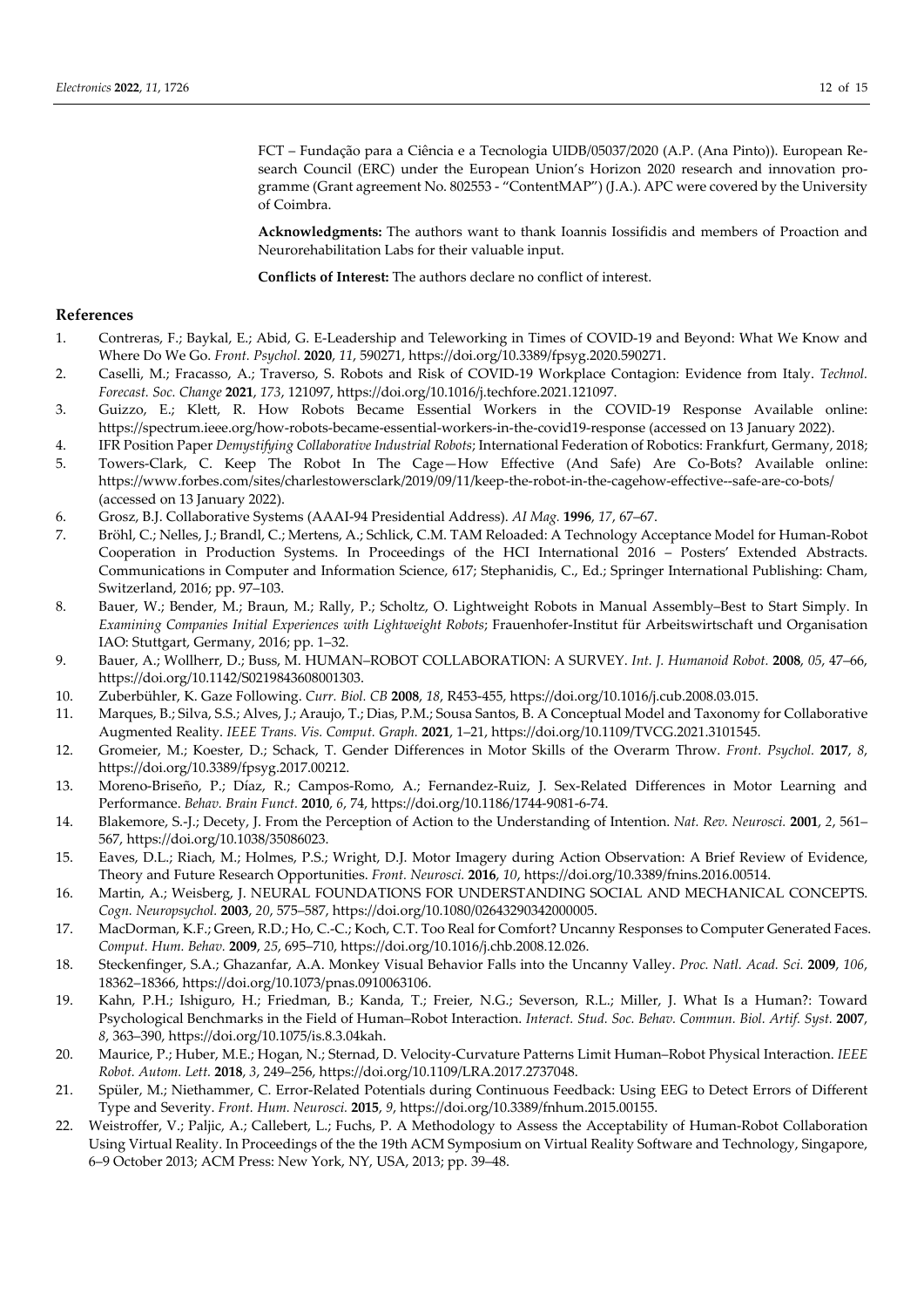- 23. Dubosc, C.; Gorisse, G.; Christmann, O.; Fleury, S.; Poinsot, K.; Richir, S. Impact of Avatar Facial Anthropomorphism on Body Ownership, Attractiveness and Social Presence in Collaborative Tasks in Immersive Virtual Environments. *Comput. Graph.* **2021**, *101*, 82–92, https://doi.org/10.1016/j.cag.2021.08.011.
- 24. Furlough, C.; Stokes, T.; Gillan, D.J. Attributing Blame to Robots: I. The Influence of Robot Autonomy. *Hum. Factors J. Hum. Factors Ergon. Soc.* **2021**, *63*, 592–602, https://doi.org/10.1177/0018720819880641.
- 25. Rabby, K.M.; Khan, M.; Karimoddini, A.; Jiang, S.X. An Effective Model for Human Cognitive Performance within a Human-Robot Collaboration Framework. In Proceedings of the 2019 IEEE International Conference on Systems, Man and Cybernetics (SMC), Bari, Italy, 6–9 October 2019; pp. 3872–3877. https://doi.org/10.1109/SMC.2019.8914536.
- 26. Dianatfar, M.; Latokartano, J.; Lanz, M. Review on Existing VR/AR Solutions in Human–Robot Collaboration. *Procedia CIRP* **2021**, *97*, 407–411, https://doi.org/10.1016/j.procir.2020.05.259.
- 27. Duguleana, M.; Barbuceanu, F.G.; Mogan, G. Evaluating Human-Robot Interaction during a Manipulation Experiment Conducted in Immersive Virtual Reality. In Proceedings of the International Conference on Virtual and Mixed Reality, Orlando, FL, USA, 9–14 July 2011; pp. 164–173.
- 28. Oyekan, J.O.; Hutabarat, W.; Tiwari, A.; Grech, R.; Aung, M.H.; Mariani, M.P.; López-Dávalos, L.; Ricaud, T.; Singh, S.; Dupuis, C. The Effectiveness of Virtual Environments in Developing Collaborative Strategies between Industrial Robots and Humans. *Robot. Comput.-Integr. Manuf.* **2019**, *55*, 41–54, https://doi.org/10.1016/j.rcim.2018.07.006.
- 29. Dombrowski, U.; Stefanak, T.; Perret, J. Interactive Simulation of Human-Robot Collaboration Using a Force Feedback Device. *Procedia Manuf.* **2017**, *11*, 124–131, https://doi.org/10.1016/j.promfg.2017.07.210.
- 30. Holtzblatt, K.; Beyer, H. *Contextual Design, 2nd Edition*; Morgan Kaufmann: Burlington, Massachusetts, United States, 2016; ISBN 978-0-12-801136-2.
- 31. Sommerville, I. *Software Engineering*; Tenth edition.; Pearson: Boston, 2016; ISBN 978-0-13-394303-0.
- 32. Tonkin, M.; Vitale, J.; Herse, S.; Williams, M.A.; Judge, W.; Wang, X. *Design Methodology for the UX of HRI: A Field Study of a Commercial Social Robot at an Airport*; ACM Press: New York, NY, USA, 2018; ISBN 978-1-4503-4953-6.
- 33. Zhong, V.J.; Schmiedel, T. A User-Centered Agile Approach to the Development of a Real-World Social Robot Application for Reception Areas. In Proceedings of the Companion of the 2021 ACM/IEEE International Conference on Human-Robot Interaction, Boulder, CO, USA, 8–11 March 2021; pp. 76–80.
- 34. Onnasch, L.; Roesler, E. Anthropomorphizing Robots: The Effect of Framing in Human-Robot Collaboration. *Proc. Hum. Factors Ergon. Soc. Annu. Meet.* **2019**, *63*, 1311–1315, https://doi.org/10.1177/1071181319631209.
- 35. Onnasch, L.; Roesler, E. A Taxonomy to Structure and Analyze Human–Robot Interaction. *Int. J. Soc. Robot.* **2021**, *13*, 833–849, https://doi.org/10.1007/s12369-020-00666-5.
- 36. Kessler, S. This Industrial Robot Has Eyes Because They Make Human Workers Feel More Comfortable Available online: https://qz.com/958335/why-do-rethink-robotics-robots-have-eyes/ (accessed on 13 January 2022).
- 37. Johansson, R.S.; Westling, G.; Bäckström, A.; Flanagan, J.R. Eye–Hand Coordination in Object Manipulation. *J. Neurosci.* **2001**, *21*, 6917–6932, https://doi.org/10.1523/JNEUROSCI.21-17-06917.2001.
- 38. Osiurak, F.; Rossetti, Y.; Badets, A. What Is an Affordance? 40 Years Later. *Neurosci. Biobehav. Rev.* **2017**, *77*, 403–417, https://doi.org/10.1016/j.neubiorev.2017.04.014.
- 39. Pilacinski, A.; De Haan, S.; Donato, R.; Almeida, J. Tool Heads Prime Saccades. *Sci. Rep.* **2021**, *11*, 11954, https://doi.org/10.1038/s41598-021-91254-8.
- 40. Richards, D. Escape from the Factory of the Robot Monsters: Agents of Change. *Team Perform. Manag. Int. J.* **2017**, *23*, 96–108, https://doi.org/10.1108/TPM-10-2015-0052.
- 41. Salem, M.; Lakatos, G.; Amirabdollahian, F.; Dautenhahn, K. Would You Trust a (Faulty) Robot? Effects of Error, Task Type and Personality on Human-Robot Cooperation and Trust. In Proceedings of the 2015 10th ACM/IEEE International Conference on Human-Robot Interaction (HRI), Portland, OR, USA, 2–5 March 2015; pp. 141–148. https://doi.org/10.1145/2696454.2696497.
- 42. Lee, J.D.; See, K.A. Trust in Automation: Designing for Appropriate Reliance. *Hum. Factors J. Hum. Factors Ergon. Soc.* **2004**, *46*, 50–80, https://doi.org/10.1518/hfes.46.1.50\_30392.
- 43. Bacharach, M.; Guerra, G.; Zizzo, D.J. The Self-Fulfilling Property of Trust: An Experimental Study. *Theory Decis.* **2007**, *63*, 349– 388, https://doi.org/10.1007/s11238-007-9043-5.
- 44. Gambetta, D. Can We Trust Trust? In *Trust: Making and Breaking Cooperative. Relations, Electronic Edition;* Department of Sociology, University of Oxford: Oxford, UK, 2000; Vol. 13.
- 45. Wang, Y.; Lematta, G.J.; Hsiung, C.-P.; Rahm, K.A.; Chiou, E.K.; Zhang, W. Quantitative Modeling and Analysis of Reliance in Physical Human–Machine Coordination. *J. Mech. Robot.* **2019**, *11*, 060901, https://doi.org/10.1115/1.4044545.
- 46. Cameron, D.; Collins, E.; Cheung, H.; Chua, A.; Aitken, J.M.; Law, J. Don't Worry, We'll Get There: Developing Robot Personalities to Maintain User Interaction after Robot Error. In *Conference on Biomimetic and Biohybrid Systems*; Springer: Cham, Switzerland, 2016; pp. 409–412. https://doi.org/10.1007/978-3-319-42417-0\_38.
- 47. Desai, M.; Kaniarasu, P.; Medvedev, M.; Steinfeld, A.; Yanco, H. Impact of Robot Failures and Feedback on Real-Time Trust. In Proceedings of the 2013 8th ACM/IEEE International Conference on Human-Robot Interaction (HRI), Tokyo, Japan, 3–6 March 2013; pp. 251–258. https://doi.org/10.1109/HRI.2013.6483596.
- 48. Gupta, K.; Hajika, R.; Pai, Y.S.; Duenser, A.; Lochner, M.; Billinghurst, M. In AI We Trust: Investigating the Relationship between Biosignals, Trust and Cognitive Load in VR. In Proceedings of the VRST '19: 25th ACM Symposium on Virtual Reality Software and Technology, Parramatta, Australia, 12–15 November 2019; pp. 1–10.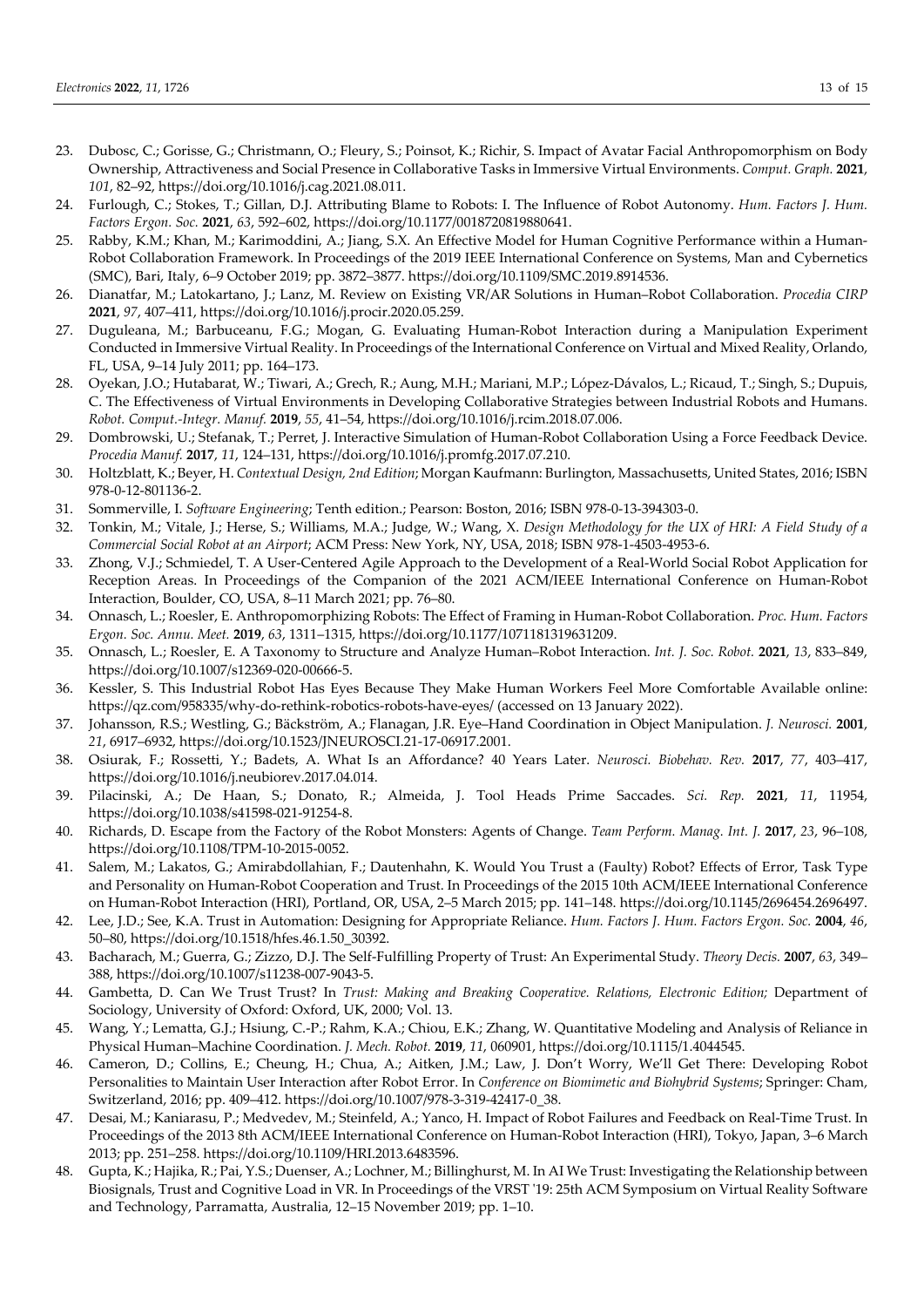- 49. Gupta, K.; Hajika, R.; Pai, Y.S.; Duenser, A.; Lochner, M.; Billinghurst, M. Measuring Human Trust in a Virtual Assistant Using Physiological Sensing in Virtual Reality. In Proceedings of the 2020 IEEE Conference on Virtual Reality and 3D User Interfaces, VR, Atlanta, GA, USA, 22–26 March 2020; pp. 756–765. https://doi.org/10.1109/VR46266.2020.1581313729558.
- 50. Etzi, R.; Huang, S.; Scurati, G.W.; Lyu, S.; Ferrise, F.; Gallace, A.; Gaggioli, A.; Chirico, A.; Carulli, M.; Bordegoni, M. Using Virtual Reality to Test Human-Robot Interaction During a Collaborative Task. In Proceedings of the /International Design Engineering Technical Conferences and Computers and Information in Engineering Conference, Anaheim, CA, USA, 18–21 August 2019; p. V001T02A080.
- 51. Slater, M. Place Illusion and Plausibility Can Lead to Realistic Behaviour in Immersive Virtual Environments. *Philos. Trans. R. Soc. B Biol. Sci.* **2009**, *364*, 3549–3557, https://doi.org/10.1098/rstb.2009.0138.
- 52. Slater, M.; Wilbur, S. A Framework for Immersive Virtual Environments (FIVE): Speculations on the Role of Presence in Virtual Environments. *Presence Teleoperators Virtual Environ.* **1997**, *6*, 603–616, https://doi.org/10.1162/pres.1997.6.6.603.
- 53. Baños, R.M.; Botella, C.; Alcañiz, M.; Liaño, V.; Guerrero, B.; Rey, B. Immersion and Emotion: Their Impact on the Sense of Presence. *Cyberpsychol. Behav.* **2004**, *7*, 734–741, https://doi.org/10.1089/cpb.2004.7.734.
- 54. Slater, M.; Lotto, B.; Arnold, M.M.; Sánchez-Vives, M.V. How We Experience Immersive Virtual Environments: The Concept of Presence and Its Measurement. *Anu Psicol* **2009**, *40*, 193–210.
- 55. Slater, M.; Antley, A.; Davison, A.; Swapp, D.; Guger, C.; Barker, C.; Pistrang, N.; Sanchez-Vives, M.V. A Virtual Reprise of the Stanley Milgram Obedience Experiments. *PLoS ONE* **2006**, *1*, e39, https://doi.org/10.1371/journal.pone.0000039.
- 56. Slater, M.; Rovira, A.; Southern, R.; Swapp, D.; Zhang, J.J.; Campbell, C.; Levine, M. Bystander Responses to a Violent Incident in an Immersive Virtual Environment. *PLoS ONE* **2013**, *8*, e52766, https://doi.org/10.1371/journal.pone.0052766.
- 57. Martens, M.A.; Antley, A.; Freeman, D.; Slater, M.; Harrison, P.J.; Tunbridge, E.M. It Feels Real: Physiological Responses to a Stressful Virtual Reality Environment and Its Impact on Working Memory. *J. Psychopharmacol. (Oxf.)* **2019**, *33*, 1264–1273, https://doi.org/10.1177/0269881119860156.
- 58. Buckingham, G. Hand Tracking for Immersive Virtual Reality: Opportunities and Challenges. **2021**, https://doi.org/10.48550/ARXIV.2103.14853.
- 59. Morasso, P. Spatial Control of Arm Movements. *Exp. Brain Res.* **1981**, *42*, https://doi.org/10.1007/BF00236911.
- 60. Flash, T.; Henis, E. Arm Trajectory Modifications During Reaching Towards Visual Targets. *J. Cogn. Neurosci.* **1991**, *3*, 220–230, https://doi.org/10.1162/jocn.1991.3.3.220.
- 61. Rao, A.K.; Gordon, A.M. Contribution of Tactile Information to Accuracy in Pointing Movements. *Exp. Brain Res.* **2001**, *138*, 438– 445, https://doi.org/10.1007/s002210100717.
- 62. Kosuge, K.; Kazamura, N. Control of a Robot Handling an Object in Cooperation with a Human. In Proceedings 6th IEEE International Workshop on Robot and Human Communication. RO-MAN'97 SENDAI, Sendai, Japan, 29 September–1 October 1997; pp. 142–147.
- 63. Bradley, M.M.; Codispoti, M.; Cuthbert, B.N.; Lang, P.J. Emotion and Motivation I: Defensive and Appetitive Reactions in Picture Processing. *Emot. Wash. DC* **2001**, *1*, 276–298.
- 64. Lazar, J.; Feng, J.H.; Hochheiser, H. *Research Methods in Human-Computer Interaction*; 2nd ed.; Elsevier, Morgan Kaufmann Publishers: Cambridge, MA, USA, 2017; ISBN 978-0-12-809343-6.
- 65. McCambridge, J.; Bruin, M. de; Witton, J. The Effects of Demand Characteristics on Research Participant Behaviours in Non-Laboratory Settings: A Systematic Review. *PLoS ONE* **2012**, *7*, e39116, https://doi.org/10.1371/journal.pone.0039116.
- 66. Button, K.S.; Ioannidis, J.P.A.; Mokrysz, C.; Nosek, B.A.; Flint, J.; Robinson, E.S.J.; Munafò, M.R. Power Failure: Why Small Sample Size Undermines the Reliability of Neuroscience. *Nat. Rev. Neurosci.* **2013**, *14*, 365–376, https://doi.org/10.1038/nrn3475.
- 67. Tachi, S. From 3D to VR and Further to Telexistence. In Proceedings of the 2013 23rd International Conference on Artificial Reality and Telexistence (ICAT), Tokyo, Japan, 11–13 December 2013; pp. 1–10.
- 68. Kim, J.-H.; Starr, J.W.; Lattimer, B.Y. Firefighting Robot Stereo Infrared Vision and Radar Sensor Fusion for Imaging through Smoke. *Fire Technol.* **2015**, *51*, 823–845, https://doi.org/10.1007/s10694-014-0413-6.
- 69. Ewerton, M.; Arenz, O.; Peters, J. Assisted Teleoperation in Changing Environments with a Mixture of Virtual Guides. *Adv. Robot.* **2020**, *34*, 1157–1170, https://doi.org/10.1080/01691864.2020.1785326.
- 70. Toet, A.; Kuling, I.A.; Krom, B.N.; van Erp, J.B.F. Toward Enhanced Teleoperation Through Embodiment. *Front. Robot. AI* **2020**, *7*, 14, https://doi.org/10.3389/frobt.2020.00014.
- 71. Cipresso, P.; Giglioli, I.A.C.; Raya, M.A.; Riva, G. The Past, Present, and Future of Virtual and Augmented Reality Research: A Network and Cluster Analysis of the Literature. *Front. Psychol.* **2018**, *9*, 2086, https://doi.org/10.3389/fpsyg.2018.02086.
- 72. Liu, H.; Wang, L. An AR-Based Worker Support System for Human-Robot Collaboration. *Procedia Manuf.* **2017**, *11*, 22–30, https://doi.org/10.1016/j.promfg.2017.07.124.
- 73. Hietanen, A.; Pieters, R.; Lanz, M.; Latokartano, J.; Kämäräinen, J.-K. AR-Based Interaction for Human-Robot Collaborative Manufacturing. *Robot. Comput.-Integr. Manuf.* **2020**, *63*, 101891, https://doi.org/10.1016/j.rcim.2019.101891.
- 74. Palmarini, R.; del Amo, I.F.; Bertolino, G.; Dini, G.; Erkoyuncu, J.A.; Roy, R.; Farnsworth, M. Designing an AR Interface to Improve Trust in Human-Robots Collaboration. *Procedia CIRP* **2018**, *70*, 350–355, https://doi.org/10.1016/j.procir.2018.01.009.
- 75. Michalos, G.; Karagiannis, P.; Makris, S.; Tokçalar, Ö.; Chryssolouris, G. Augmented Reality (AR) Applications for Supporting Human-Robot Interactive Cooperation. *Procedia CIRP* **2016**, *41*, 370–375, https://doi.org/10.1016/j.procir.2015.12.005.
- 76. Abel, M.; Kuz, S.; Patel, H.J.; Petruck, H.; Schlick, C.M.; Pellicano, A.; Binkofski, F.C. Gender Effects in Observation of Robotic and Humanoid Actions. *Front. Psychol.* **2020**, *11*, 797, https://doi.org/10.3389/fpsyg.2020.00797.